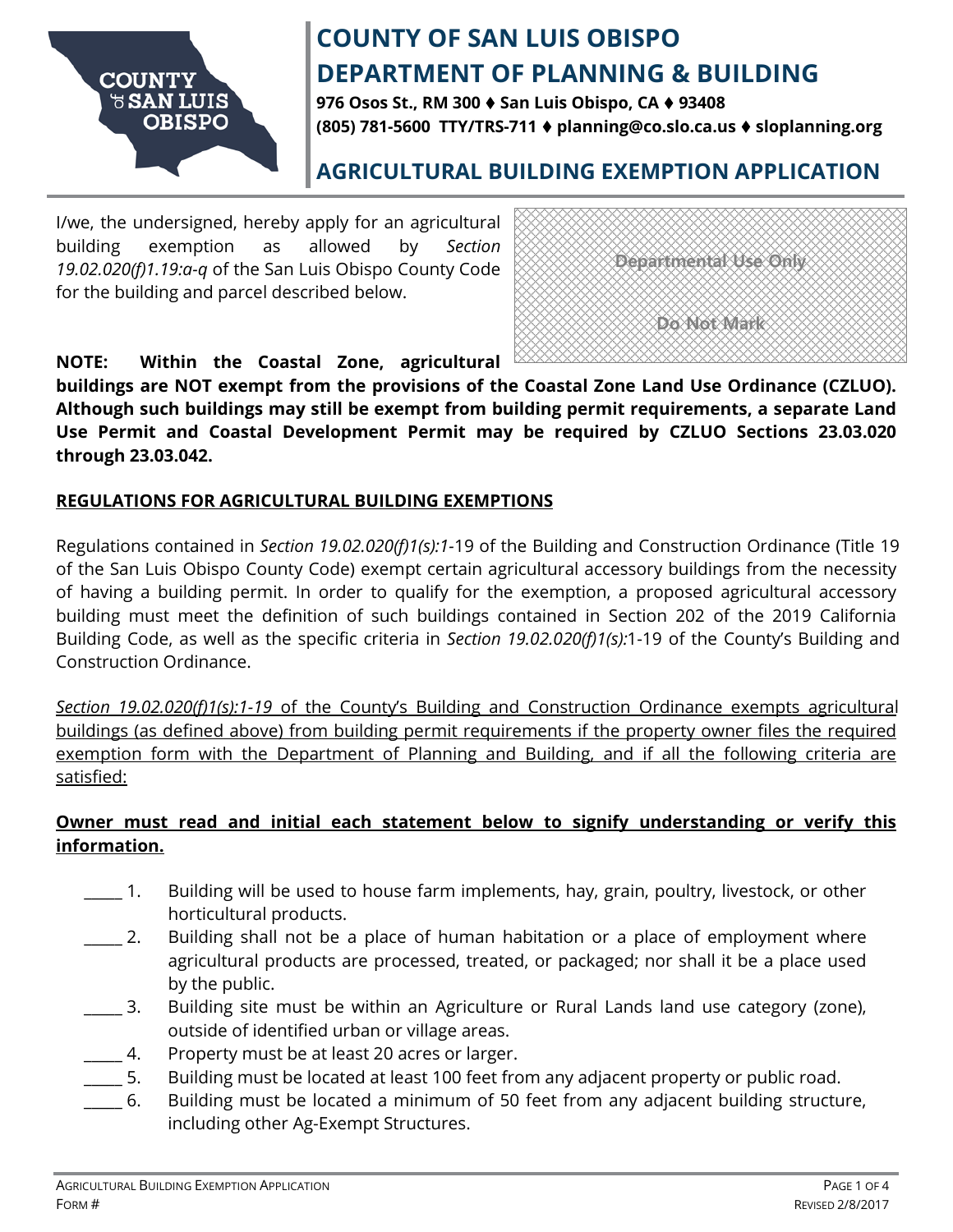

**976 Osos St., RM 300** ♦ **San Luis Obispo, CA** ♦ **93408 (805) 781-5600 TTY/TRS-711** ♦ **planning@co.slo.ca.us** ♦ **sloplanning.org**

## **AGRICULTURAL BUILDING EXEMPTION APPLICATION**

- \_\_\_\_\_ 7. Floor areas of the building must not exceed 3,000 square feet, and the height of the building must not exceed one story including a storage loft/mezzanine (1/3 of the ground floor area) open to the floor below; loft may not be partitioned into rooms.
- 8. There must be an existing agricultural use on the property or the site must have obvious potential to be developed with an agricultural use for which the building will be needed.
- \_\_\_\_\_ 9. Building site cannot be located in an Airport Review Area, Flood Hazard, or Sensitive Resource Area as defined by the Land Use Element of the San Luis Obispo County General Plan.
- \_\_\_\_\_ 10. Building cannot have architectural features such as French Doors that might make it readily habitable.
- \_\_\_\_\_ 11. Interior finishes shall be consistent for use as a barn and farm product storage area.
- \_\_\_\_\_ 12. Building may not contain cabinetry and/or built-in shelving beyond those necessary for use as a barn and farm product storage area.
- 13. Building cannot be used to store hazardous materials subject to the limitation provided for in other codes, including but not limited to the California Fire Code and California Building Code.
- \_\_\_\_\_ 14. Building cannot have insulation, heating, and/or cooling system, unless necessary for storage of certain farm products (**separate permit required**).
- \_\_\_\_\_ 15. Building may only have lighting and electrical wiring to the extent necessary (**separate permit required**) to house farm implements, equipment, hay, grain, poultry, livestock, or horticultural products.
- \_\_\_\_\_ 16. Plumbing fixtures shall not be installed other than hose bibbs or wash sinks (**separate permit required**).
- \_\_\_\_\_ 17. Exemptions from permit requirements shall not be deemed authorization for any work to be done in any manner in violation of the provisions of the County Building and Construction Ordinance or any other laws or ordinances of the County.

| Landowner(s) name (print) | Date |
|---------------------------|------|
| Landowner(s) signature    | Date |

*Note: A copy of the landowner's driver's license, form notarization, or other acceptable government-issued identification is required at the time of application submittal to verify the property owner's signature.*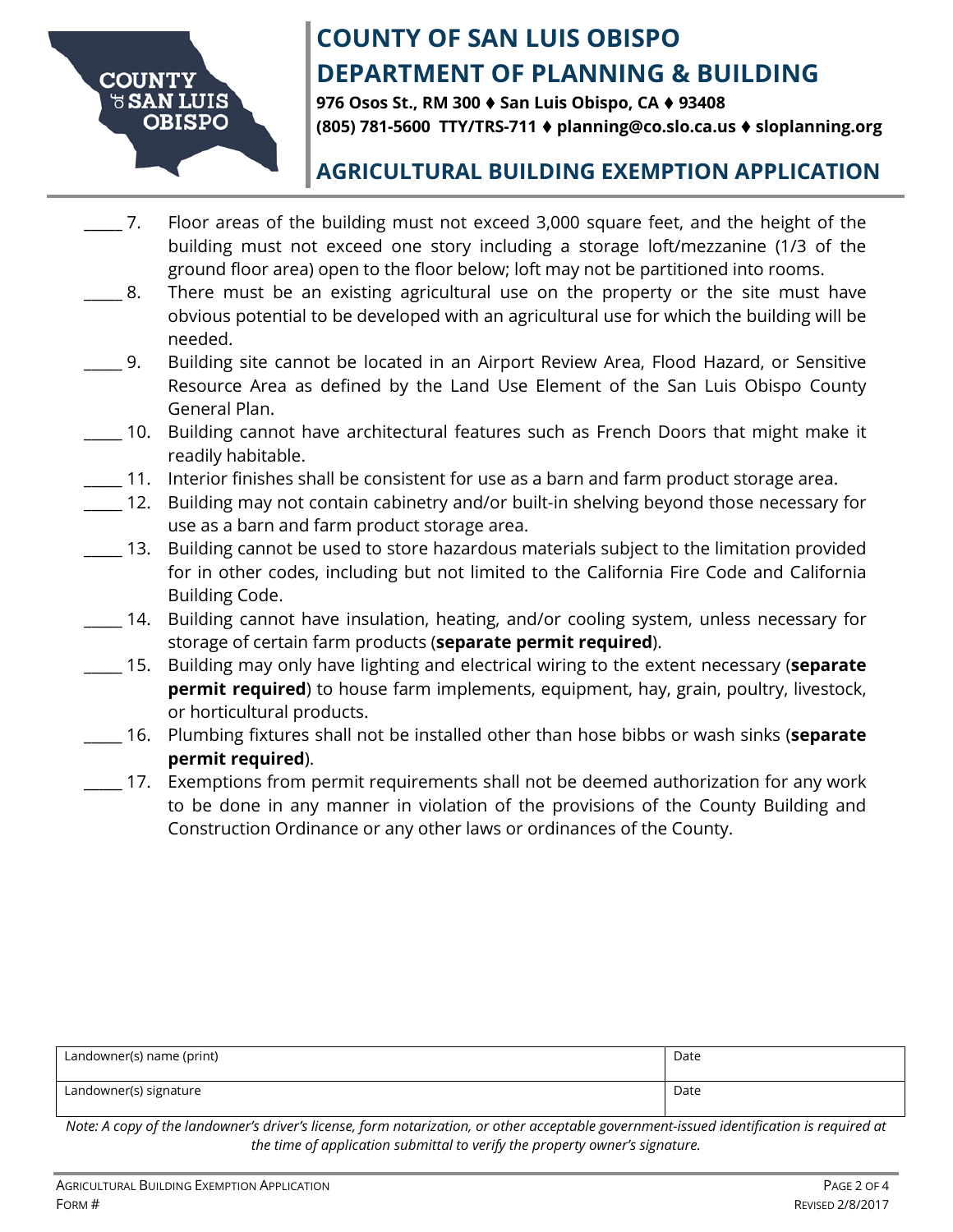

**976 Osos St., RM 300** ♦ **San Luis Obispo, CA** ♦ **93408 (805) 781-5600 TTY/TRS-711** ♦ **planning@co.slo.ca.us** ♦ **sloplanning.org**

## **AGRICULTURAL BUILDING EXEMPTION APPLICATION**

| <b>LANDOWNER INFORMATION</b> |       |               | <b>PROPERTY INFORMATION</b> |                                                       |  |                                                          |                |                                                                             |
|------------------------------|-------|---------------|-----------------------------|-------------------------------------------------------|--|----------------------------------------------------------|----------------|-----------------------------------------------------------------------------|
| Name                         |       | Daytime Phone |                             | Assessor Parcel Number(s)                             |  |                                                          | Parcel Size(s) |                                                                             |
| <b>Mailing Address</b>       |       |               |                             | Project Address                                       |  |                                                          |                |                                                                             |
|                              |       |               |                             | City                                                  |  | State                                                    |                | Zip Code                                                                    |
| City                         | State |               | Zip Code                    |                                                       |  |                                                          |                |                                                                             |
|                              |       |               |                             | Describe the current agricultural use of the property |  |                                                          |                |                                                                             |
| <b>Email Address</b>         |       |               | Primary<br>u<br>Contact     |                                                       |  |                                                          |                |                                                                             |
| <b>AGENT INFORMATION</b>     |       |               |                             | <b>PROPOSED STRUCTURE</b>                             |  |                                                          |                |                                                                             |
| Daytime Phone<br>Name        |       |               | Floor Area (3,000 sf max)   |                                                       |  |                                                          |                |                                                                             |
|                              |       |               |                             | Loft/Mezzanine Area                                   |  |                                                          |                |                                                                             |
| <b>Mailing Address</b>       |       |               |                             | Height of Building                                    |  |                                                          |                |                                                                             |
| City                         | State |               | Zip Code                    | Use Description                                       |  |                                                          |                |                                                                             |
| <b>Email Address</b>         |       |               | Primary<br>Ш<br>Contact     |                                                       |  | grain, poultry, livestock, and/or horticultural products |                | Note: Use of the building is restricted to storage of farm implements, hay, |

#### **SUBMITTAL CHECKLIST**

Plans must be drawn to scale & include:

- Site Plan showing:
	- Property boundaries and fronting street(s)
	- Footprint of all existing and proposed buildings and driveways
	- Location of existing and proposed easements (when applicable)
	- Distances between all existing and proposed structures and between all structures and exterior property lines
	- Location of existing wells and septic systems

 $\Box$  Floor Plan, including stairs to open storage loft shown if applicable

#### **COMPLIANCE WITH STRUCTURAL CODE REQUIREMENTS**

The proposed structure must comply with the structural provisions of 2019 California Building Code. Please specify how this will be done.

 $\Box$  Plans will be prepared by a licensed architect or engineer.

 $\Box$  Other (please specify):

### **THIS EXEMPTION IS NOT APPLICABLE TO STRUCTURES USED FOR GROWING, INCLUDING BUT NOT LIMITED TO GREENHOUSES AND HOOP STRUCTURES**